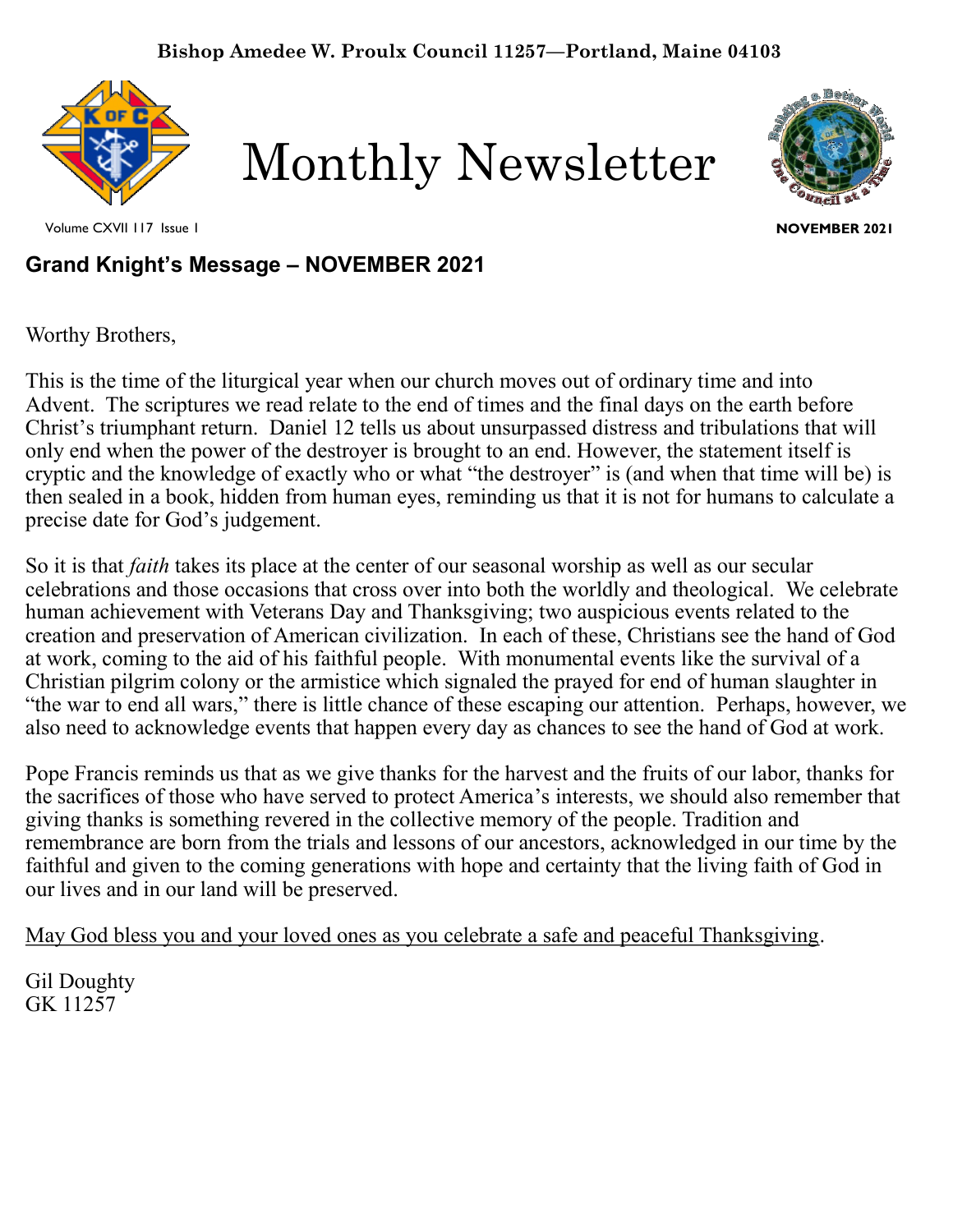### MONTHLY NEWSLETTER NOVEMBER 2021 Volume CXVII 117 Issue I

### **Call of Meeting to Order**

The NOV 9th IN PERSON business meeting was called to order by DGK Mike Pizzo at 7:00pm. Fr. Jack lead us with the opening prayer and DGK Mike lead us in the Pledge of

### **Roll Call of Officers**

| Chaplain Fr. Jack         | P |
|---------------------------|---|
| Grand Knight, G. Doughty  | Е |
| Deputy GK, M. Pizzo       | P |
| Chancellor, N. Twaddel    | E |
| Recorder, J. Pizzo        | P |
| Fin. Secretary P. Rovnak  | P |
| Treasurer, D Bergson      | P |
| Lecturer                  | U |
| Advocate, R. Leduc        | E |
| Warden, F. Stephens       | P |
| IS Guard P. Sullivan      | P |
| OS Guard, D. Marzagalli   | P |
| 1 Yr. Trustee , J. Morin  | P |
| 2 Yr. Trustee, D. Pratt   | P |
| 3 Yr. Trustee, E. Griffin | E |
| $P = Present$             |   |
| $A = Absent$              |   |
|                           |   |

 $E = Excused$ 

### **Reading of Minutes of the Previous Meeting:**

Motioned made to dispense with the reading of the previous meeting. Second and passed.

**Report of Admissions Committee on Reading and voting for new members: No new admissions.** 

### **The Chaplain's Report:**

**Fr. Jack spoke of the upcoming Thanksgiving and to show gratitude for the things we have and also to be aware of the sins that we need to do better addressing. See more on the last page of the Newsletter.** 

# **Membership Statistics:**

Of the 51 members, 11 are Honorary Life, Report: Council Membership: Insurance Members 25 Associate Members 25 Insurance Members 1 Inactive Total 51

3 Honorary and 1 is Inactive

The aging of our council:

 $20 - 30 = 0$   $31 - 40 = 2$  $41 - 50 = 5$   $51 - 60 = 12$  $61 - 70 = 16$   $71 - 80 = 15$ 

 $81 - 90 = 1$ 

The average age **of membership 66**

### **The Following Have Received the Honors of the 2nd & 3rd Degrees:**

### **NONE**

**The Following Have Received the Honors of the 4th Degree: NONE**.

**The Treasurer report: 10/31/21**

**BEGINNING BAL. 10/01/21** \$ **638.91 INCOME Holiday Appeal Donations \$3,720.00 TOTAL INCOME \$3,720.00** 

### **EXPENSES**

| <b>NONE</b>                 |            |
|-----------------------------|------------|
| <b>TOTAL EXPENSES</b>       | (S 00.00)  |
| <b>ENDING BAL, 10/31/21</b> | \$4.358.91 |

**We have collected \$3,720 from our Holiday Appeal so far in October. Please consider a gift to the council** 

**if you have not done so already. It is funding our charitable work.** 

**Respectfully submitted, David Bergson, Treasurer**

**Motioned to accept the report was unanimously approved.**

### **Reading of Bills and Communications:**

There were no bills during the past month.

# **The Financial Secretary**

FS Peter Rovnak has mailed or delivered dues bills for 2022. We have 51 total members including

### **Trustee's Report**

**NONE The Chancellor's Report: NONE**

### **Report of Service Program Committees:**

**Br. Marzagalli is winding up the Essay Contest at St. Brigid and we will present to the winners shortly.** 

**Unfinished Business:** 

**Coats for kids program for this year was discuss at length. The number of Coats and cost are under new business.**

### **NEW BUSINESS:**

**Possible take out dinner of Meat Pies on Dec. 11th. Installation of the Christmas Crèche later this month. Lights at St. Joe's to be set up for by Dec. 4th. Bro. Rovnak with be putting up the Mitten Tree's in each church to remain in place until January 2022. Hoop Shoot to be planned for January 2022. Motioned & passed to purchase 10 cases of Coats for an amount not to exceed \$3000. Motion and passed to spend \$150 for Essay Winners.**

**District Deputy Report:**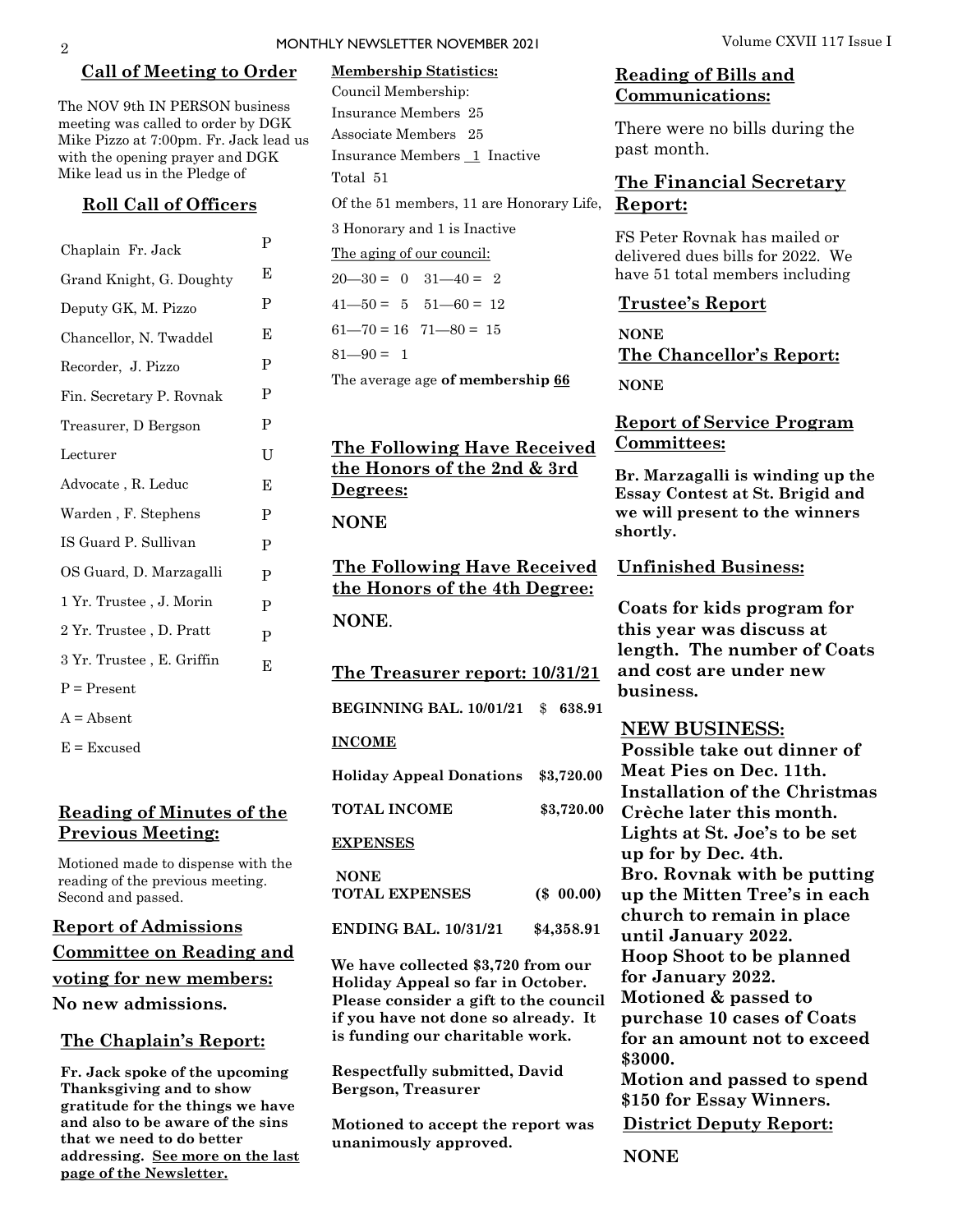## **UPCOMING EVENTS:**

**Nov. 2021-Dec.2021 Essay contest completed by the 8th Grade Class of St. Brigid to be judged and winners announced at school mass in Dec. 2021.**

**Dec. 10, 2021 Coats for Kids being distributed to those in need at St. Vincent DePaul Soup Kitchen by our Council.** 

**Dec. 11, 2021 Possible take-out Meat Pie Dinner put on by our council and 101.**

**Dec. 14, 2021 Council business meeting at Fr. Flanagan Hall Annex Room at St. Pius Church at 7:00pm.** 

**January 2022 Possible Hoop Shoot Contest for Boys & Girls age 9—14.**

| Good of the Order:                                                                                                                                                        | <b>Lecturer Report:</b>           |                                             | <b>Happy Birthday Wishes to</b> |  |
|---------------------------------------------------------------------------------------------------------------------------------------------------------------------------|-----------------------------------|---------------------------------------------|---------------------------------|--|
| Prayers are offered for the<br>following members and friends                                                                                                              | <b>NONE</b>                       | following members:                          |                                 |  |
| of our council:                                                                                                                                                           | <b>News of the Fourth Degree:</b> |                                             |                                 |  |
| Katie Bergson, Daughter of Bro.                                                                                                                                           |                                   | <b>Michael Turner</b>                       | <b>NOV 20</b>                   |  |
| Dave Bergson                                                                                                                                                              | Our 4th Degree Assembly           | <b>John Turner</b>                          | <b>NOV 27</b>                   |  |
| Bro. Jim Pizzo                                                                                                                                                            | 337 meets in Portland at St.      | <b>Todd Libby</b>                           | <b>DEC 15</b><br><b>DEC 16</b>  |  |
| Mary Polito, wife of Bro. Jim                                                                                                                                             | Pius Hall on the 2nd Monday       | <b>Michael Pizzo</b><br><b>Reuben Ramos</b> | <b>DEC 20</b>                   |  |
| Pizzo                                                                                                                                                                     | of the month at 7:00pm.           | J. Stephen Fazio                            | <b>DEC 26</b>                   |  |
| <b>Bro. Jerry Morin</b>                                                                                                                                                   | Please consider attending         | <b>Gil Doughty</b>                          | <b>DEC 28</b>                   |  |
| <b>Bro. John Laplante</b>                                                                                                                                                 | the 4th Degree meeting they       | <b>Dick Leduc</b>                           | <b>DEC 28</b>                   |  |
| Connie Ryan wife of deceased<br>member Ed Ryan                                                                                                                            | are in need of member             | Tim St. Hilaire                             | <b>DEC 28</b>                   |  |
| Fr. Vince Curtin                                                                                                                                                          | participation.                    |                                             |                                 |  |
| Fr. Ted Corley                                                                                                                                                            | <b>COUNCIL INSURANCE</b>          | <b>Blessings and Congratulations.</b>       |                                 |  |
| Fr. Don Bosco                                                                                                                                                             | <b>AGENT</b>                      |                                             |                                 |  |
| <b>Rovnak family</b>                                                                                                                                                      |                                   |                                             |                                 |  |
| <b>Ramos Family</b>                                                                                                                                                       | <b>Bill Weiss 691-0867</b>        | <b>EDITORS NOTE:</b>                        |                                 |  |
| <b>Louise Stankiewicz Mom of Bro</b>                                                                                                                                      | William.weiss@KofC.org            |                                             |                                 |  |
| Glenn                                                                                                                                                                     |                                   |                                             | <b>Please address omissions</b> |  |
| <b>Corinne Pratt Daughter of Bro.</b>                                                                                                                                     |                                   | and corrections to:                         |                                 |  |
| <b>Dick Pratt</b>                                                                                                                                                         |                                   | <b>PP Michael Pizzo</b>                     |                                 |  |
| Please take a moment to feel the movement of your council. We are, together, making a<br>difference in our Parish and Community. If you are not already actively involved |                                   |                                             | Email: phs63@aol.com            |  |

please consider the good we do and in greater numbers the more that we will be able to accomplish. I invite you to come with us on a journey to fulfillment.

**Our business meetings are held at 7:00PM in the annex of St. Pius, Fr. Flanagan Hall, 2nd Tuesday of every month (Except the months of July and August). Please review the Upcoming Events included in this newsletter and we welcome your participation and attendance.** 

**Tel: 207-797-6326**

## **Calendar of Events**

**A copy of our Calendar of Events for this fraternal year is available on OLHP website under KC Council 11257 or contact Program Director, Brother Michael Pizzo at phs63@aol.com or 233-4780.**

3